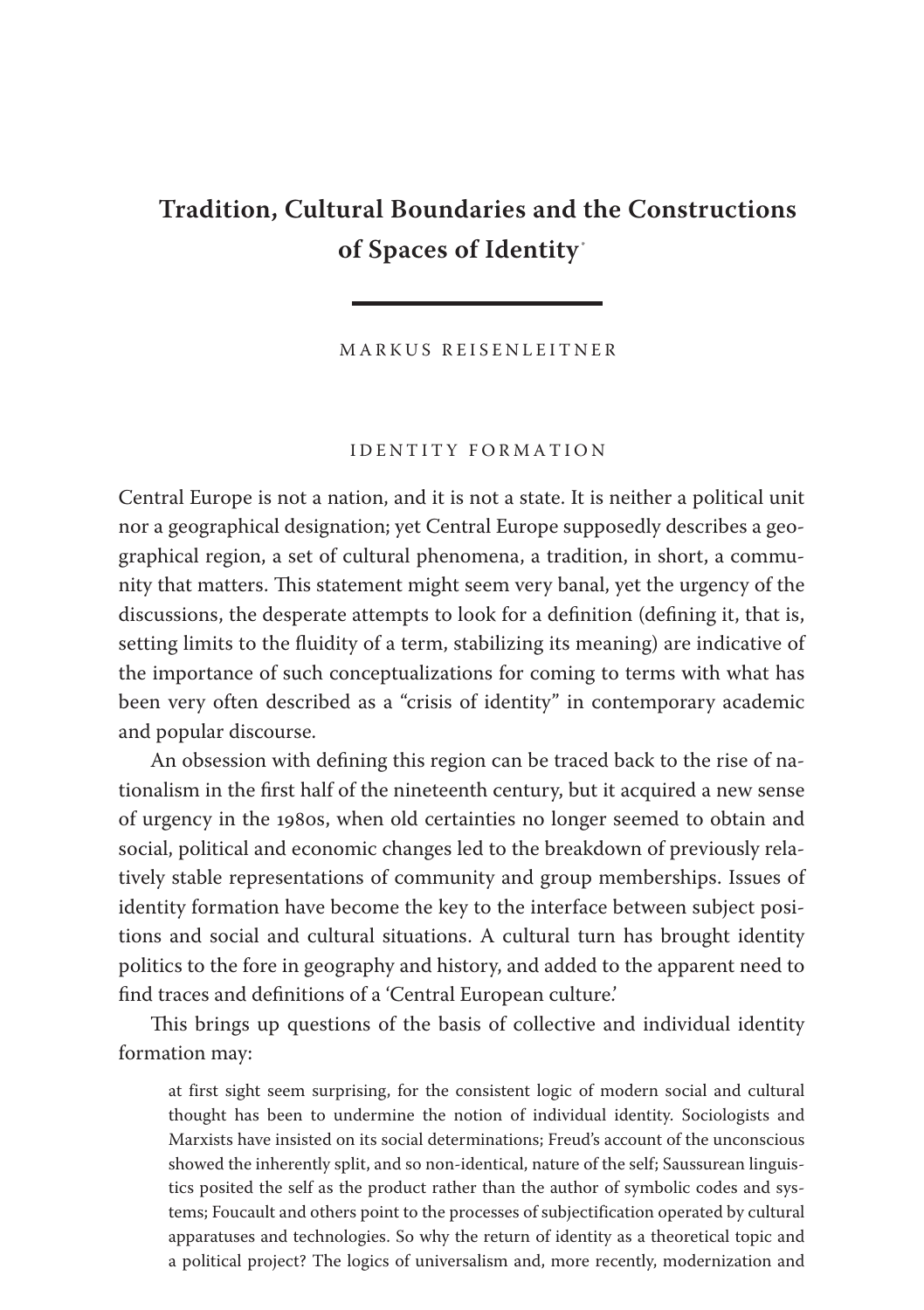globalization have sought to represent localized identities as historical, regressive characteristics, and have worked to undermine the old allegiances of place and community. But the burgeoning of identity politics, and now nationalism, reveal a clear resistance to such universalizing strategies. (Morley and Robins viii)

Identity matters because it raises fundamental questions about how individuals and groups fit, are co-opted into or excluded from communities and the social world, and these meanings appear to be in crisis.

The answer to this crisis is very often a vague notion of some kind of "cultural community," a representational form of belonging disengaged from political units that have fallen apart. Identity itself is regarded as a cultural phenomenon, implying that its construction is both symbolic and social. Identities are given meaning through the language and symbolic systems through which they are represented.

Doubtless this cultural turn in the search for identity is a consequence of the demise of the nation as what Rupert Emerson has called a "terminal community – the largest community that, when the chips are down, effectively commands men's [sic] loyalty" (Emerson  $95$ ) and its discourse of unifying traditions, experiences and symbols. In its wake, geo-cultural notions gain new acceptance and fill the void, but leave more space for uncertainties and vagueness.

It is precisely this vagueness that draws attention to the underlying issues that are at stake here: invented traditions that form the basis for establishing not only cultural boundaries, but also for mechanisms of dominance and resistance, inclusion and exclusion. Identity as a representation is marked out by difference; the key questions have become those of power, boundary-marking and exclusion processes. If identity is crucially about difference, the politics of identity necessarily raises questions of authenticity, of roots, tradition and heritage.

## SPACE, LOCATION AND CULTURAL BOUNDARIES

Why, one might wonder, is it so important to relate a symbolic representation of identity to space and place? The social experience of the 20<sup>th</sup> century, modernity:

… is a mode of vital experience – experience of space and time, of the self and others, of life's possibilities and perils – that is shared by men and women all over the world today. … To be modern is to find ourselves in an environment that promises us adventure, power, joy, growth, transformation of ourselves and the world – and, at the same time, that threatens to destroy everything we have, everything we know, everything we are. Modern environments and experiences cut across all boundaries of geography and ethnicity, of class and nationality, of religion and ideology: in this sense, modernity can be said to unite all mankind. But it is a paradoxical unity, a unity of disunity: it pours us all into a maelstrom of perpetual disintegration and renewal, of struggle and contradiction, of ambiguity and anguish. (Berman  $15$ )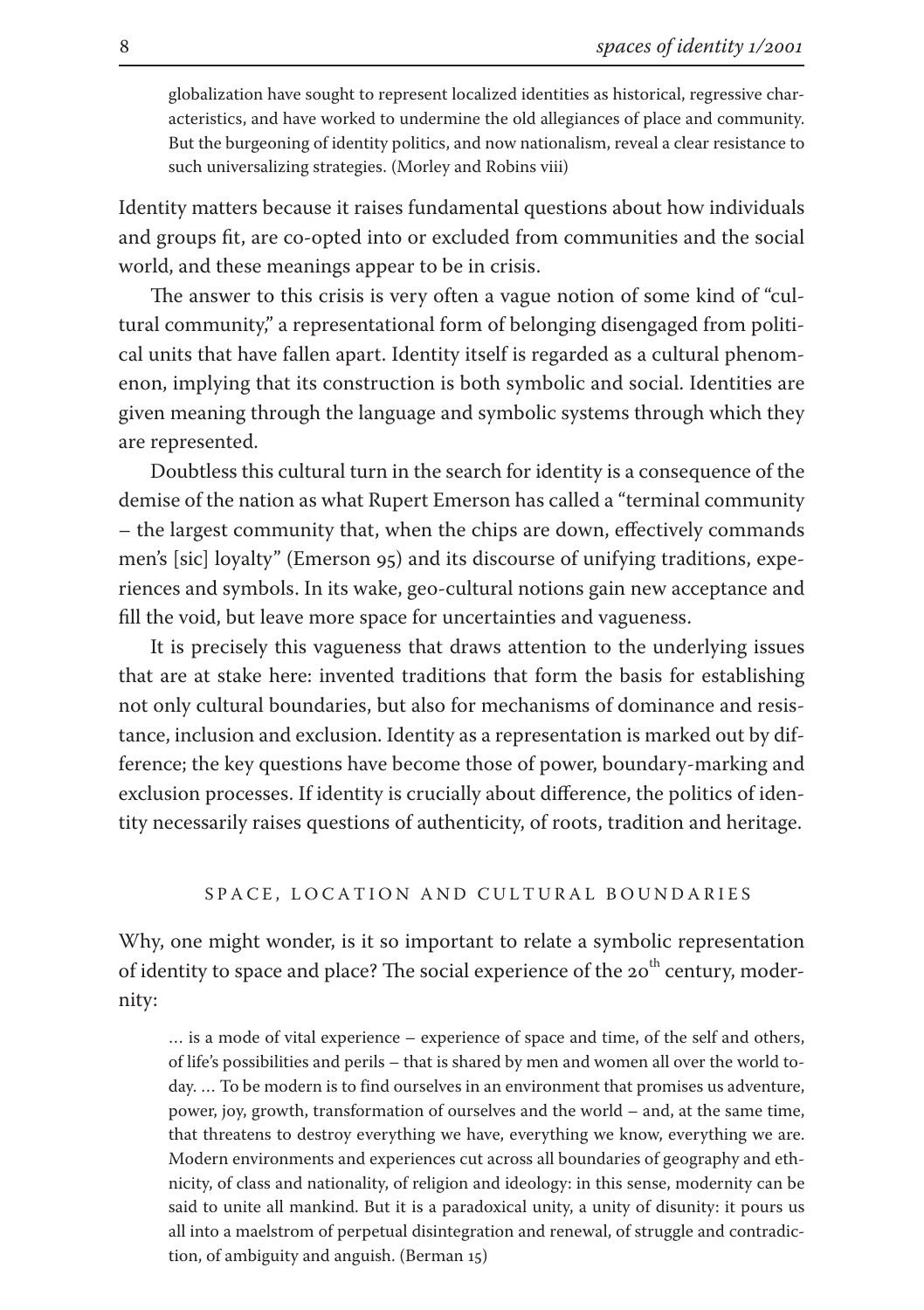The effect of the great dynamic forces of modernity – "the fragmentation of experience, the indeterminacy and mobility of identity, basically the production of new forms of subjectivity" (Eley 18) – has been to "disengage some basic forms of trust relation from the attributes of local contexts" (Giddens 108). Globalization, the extraordinary transformation where old structures of national states and communities have been broken up, has "created a sense of information flows, fragmentation and pace replacing what is now perceived to be a previous stability of homogeneity, community and place" (Carter, Donald and Squires viii), a perception that in itself gives rise to the notion of community. It is through the logic of globalization that the dynamic of modernization, supposed to be responsible for the rupture of, and thus heavy investment in, territorially defined identities, is most powerfully articulated; globalization has eroded territorial frontiers and boundaries and provoked confrontations of culture and identity:

It is the dispersal attendant on migrancy that disrupts and interrogates the overarching themes of modernity: the nation and its literature, language and sense of identity; the metropolis; the sense of center; the sense of psychic and cultural homogeneity. (Chambers  $24)$ 

Places may thus no longer be the clear, unique support for identity, and are certainly no longer tied to the political borderlines of nations, yet they still resonate throughout the imaginations of communities. Identities are shaped by embodied and embedded narratives, located in particular places. In the terms of cultural geography, it is not spaces which ground identification, but places. A space becomes a place by being invested with meaning, a social signification that produces identity, by being named, by "embodying the symbolic and imaginary investments of a population" (Morley and Robins xii). The point here is not to deny the force of such fictions but to show how and why they are so powerful as a prelude to acting on them.

It is precisely this fiction that seems to be threatened by the developments of the 20<sup>th</sup> century. The presumed certainties of cultural identity, firmly located in particular places which housed stable cohesive communities of shared tradition and perspective, though never a reality for some, are increasingly disputed and displaced for all. Themes of cultural belonging, of home and exile, have to be explored through the diverse prisms of migration, diaspora, national identity and urban experience, and the loss of *Heimat* seems to be a fundamental condition of the late  $20<sup>th</sup>$  century, so the perceived need to stabilize this belonging seems to have acquired a new urgency.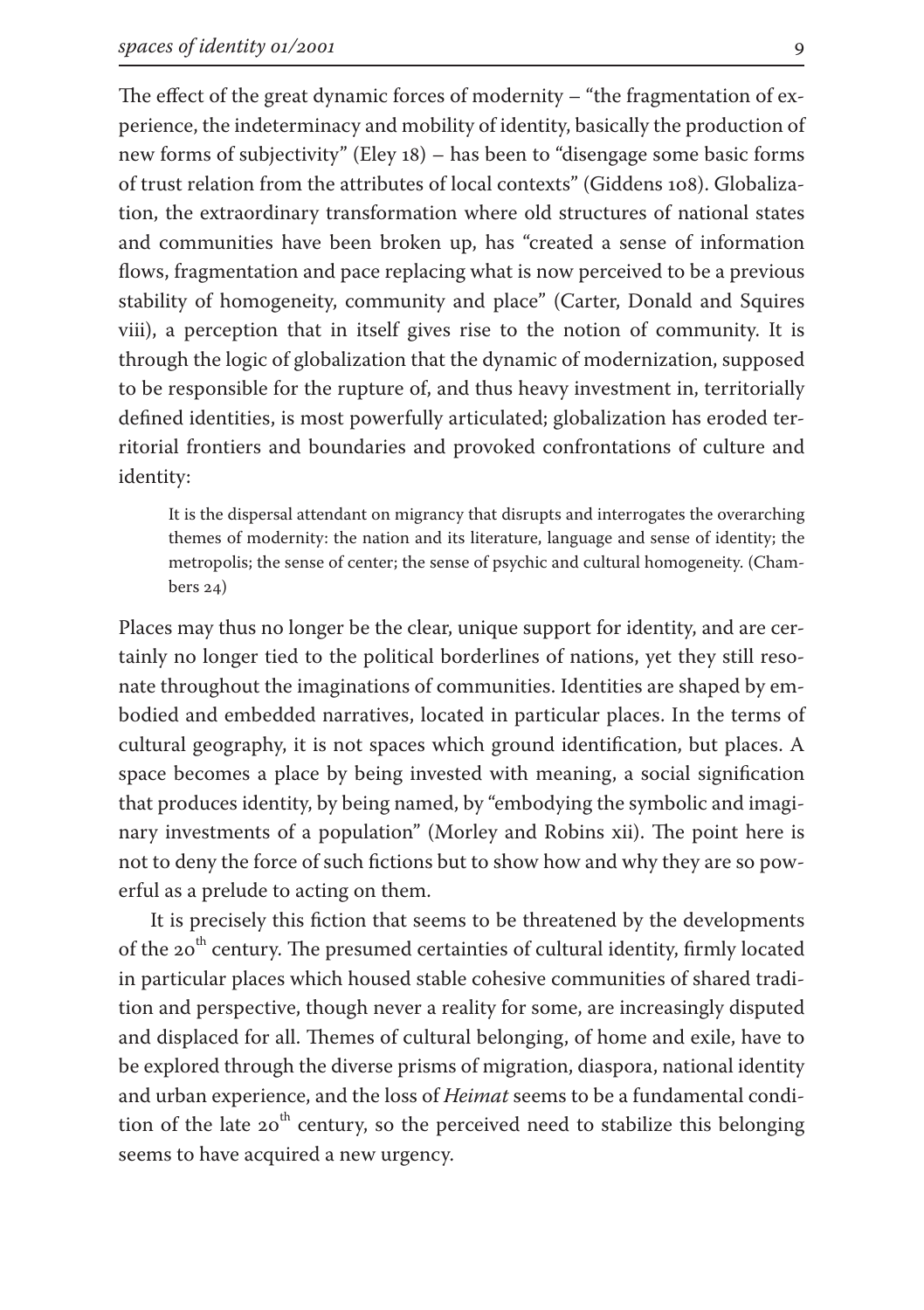#### T R A D I T I O N

Pierre Nora writes that there are sites of memory (*lieux de mémoire*) because there are no longer real environments of memory (*milieux de mémoire*) (see Morley and Robins 87). This links place to its historical axis, spaces of identity to questions of collective memory and tradition. *Heimat*/homeland is a representation where place and memory, location and history intersect and are inextricably intertwined, in order to stabilize the meaning of community:

To cope with the fragmentation of the present, [some] communities seek a return to a lost past – coordinated by legends and landscapes; by stories of golden ages, enduring traditions, heroic deeds and dramatic destinies located in promised homelands with hallowed sites and scenery. (Woodward 17)

This is what constitutes *Heimat*/homeland: *Heimat* is about community centered around shared traditions and memories; it is a mythical bond rooted in a lost past. It is about conserving the fundamentals of culture and identity; and as such, it is about sustaining cultural boundaries and boundedness. Identity thus becomes a question of memory, and memories of home in particular. *Heimat*, in this sense, is a mirage, but a dangerous illusion, a result of the search for a rooted, bounded, whole and authentic identity. Enterprise and heritage culture represent protective strategies of response centered around the conservation, rather than the reinterpretation, of identities. "The driving imperative is to salvage centred, bounded and coherent identities – placed identities for placeless times, a struggle for wholeness and coherence through continuity. […] Purified identities are constructed through the purification of space, through the maintenance of territorial boundaries and frontiers, as well as stories we tell ourselves about the past in constructing our identities in the present" (Morley and Robins 122), stories often rendered as (national) literature or cinema, the memory banks of our times. The past becomes sedimented into the present; conservation and tradition deny the dynamic forces which come together as a conjunction of many histories and many spaces. So what does this discussion imply for Central Europe as a space of identity?

### CENTRAL EUROPE AS A SPACE OF IDENTITY

In this context the constructions of a concept of a Central European culture can be seen as an instance of the articulation and activation of cultural meaning and identity combining notions of place with notions of collective memory (tradition). Place and tradition are invented discourses for justifying boundaries that affect people, but they are certainly less rigid imagined communities than a nation. It is precisely here that the challenges and threats of the notion must be situated. Attempts to establish the concept of a Central European identity are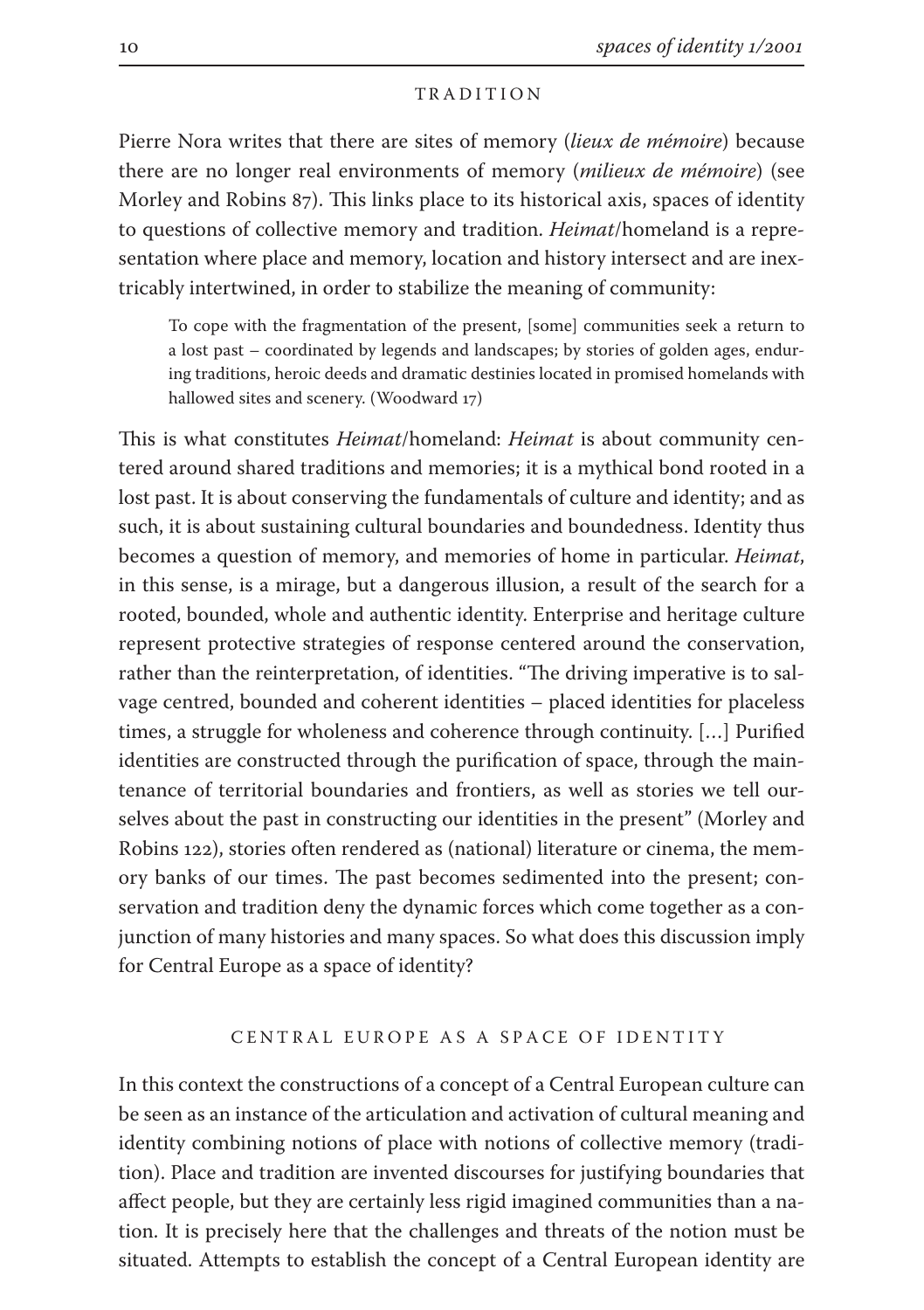necessarily accompanied by attempts to recover and rewrite history; it is the political assertion of identities that requires authentication through reclaiming one's history.

The debate about Central Europe that re-emerged in the 1980s was nostalgic in tone:

The retrospective focus was [...] the polyglot urban culture of pre-1914, mainly, but not entirely, of the Habsburg monarchy [sic]. Diversity was the catchword of this reembraced central European world; skepticism and irony were proclaimed the unifying values of the central European intelligentsia, as of European culture as a whole. Indeed European values were better preserved by marginalized central Europeans, it was argued, than in the complacent, consumerist west. (Okey 127)

The climax of this was definitely the Viennese metropole of the *fin de siècle*, the ideal of diverse artists bonded to each other and to the essential character of their time and locale as a myth, the myth of "a modern avant-garde not homeless, but integrated into a real community, Klimt and Wagner and Loos thus become tablemates of Freud and Mahler and Wittgenstein at an imaginary coffeehouse for a shining moment in the city that was the cradle of modernity…" (Varnedoe 20, see also more recently: Horak).

The flexibility gained by separating place and tradition from nation even allows for the imperial theme in Austrian history to be integrated into this memory, substituting the (obviously broken) continuity of legal–institutional commonalties with "culture": cafés, Baroque style and the look of railway stations providing enough symbolic material to postulate, like Erhard Busek (former Austrian Minister for Education and Culture) and Emil Brix, a "new political culture," implying clearly a symbolic challenge to America by looking to the past monarchy as "a sphere where attitudes to history, right and human dignity were different from elsewhere" (Busek and Brix, quoted in Okey 128). This reverberates with the nostalgic meanings of a defensive identity of European belonging, a concept that is meant to overcome nationalisms by turning diversity, hybridity and migration into a tradition that denies other hybridities, a *Heimat* in the center of Europe where a supposedly common history and location safeguards against, and provides means for overcoming, future uncertainties.

Clearly the danger of the concept used in such a way is to become steeped in the longing for wholeness, unity and integrity. A discussion of Central Europe thus cannot, and must not, involve the construction of an imaginary homogeneity of identity, culture, place and tradition (this seems to be stating the obvious); it has to analyze the mechanisms of inclusion and exclusion whereby one definition of Central Europe is centralized and others are marginalized, the "internal cultural colonialism" (Morley and Robins 91). This suggests adopting an epistemology of cultural difference that investigates the (culturally) con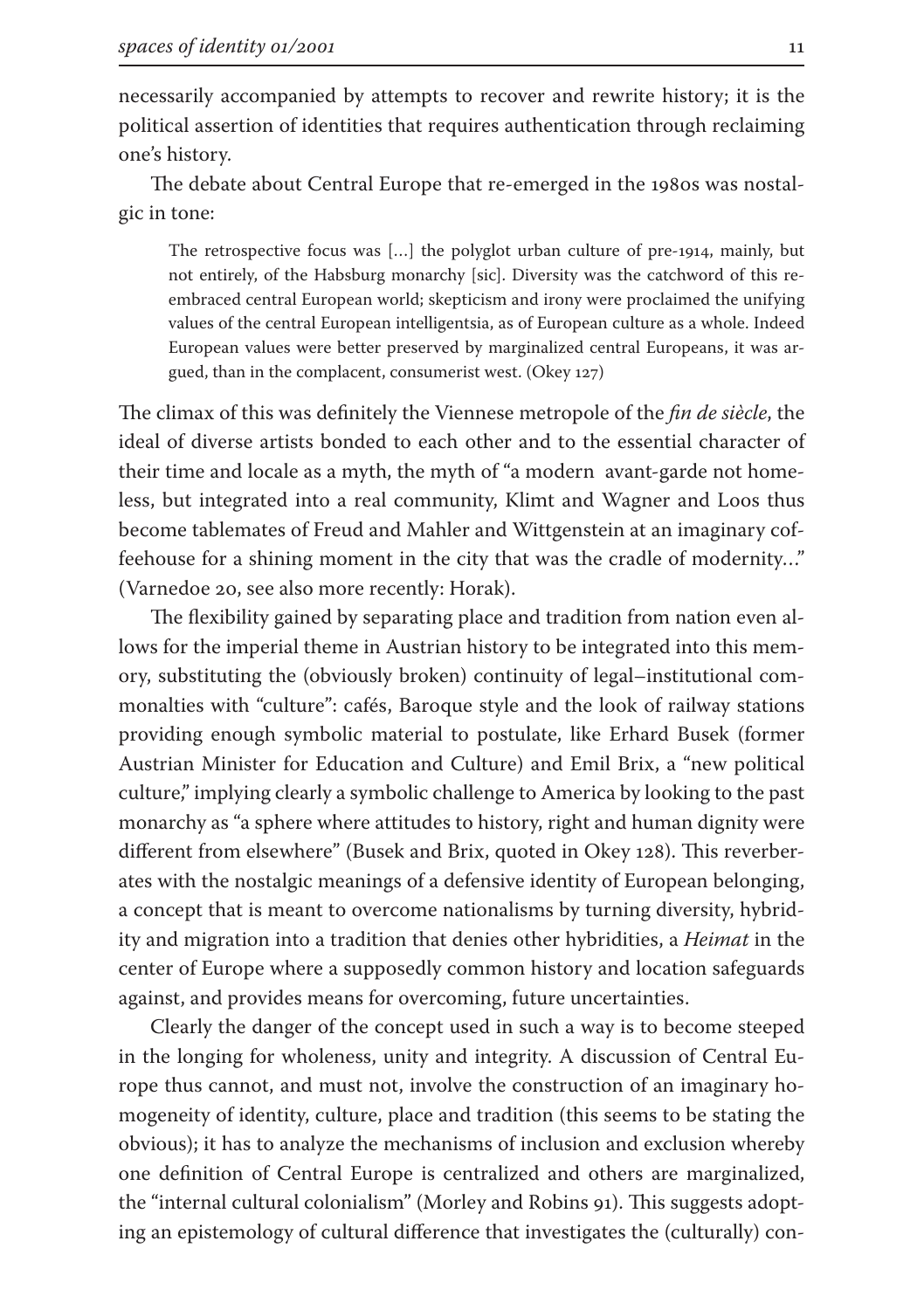structed nature of these common symbols and histories and traces the multiple vectors of domination and resistance involved in their emergence.

A view that thinks of identity not as an already accomplished fact but as a production, which is never complete, always in process, and always within, not outside representation, in other words, a view that sees Central Europe as an object of constant negotiation, might provide a better basis for answering questions such as: Whose history is being negotiated? Which experiences constitute the past as part of an imagined community or (as Stuart Hall has put it) a community of subjects that speaks as we? How are differences manifested and represented? How is difference marked in relation to identity? What is the significant "other" of the identity being constructed? Which other markers of difference does it obscure (class, gender, popular culture)? And what effect does the classificatory system have on material and social conditions?

This calls for a conceptualization of Central Europe seen as a field of contestation and negotiation that produces plural identities. Discussions of the geographical and historical nature of Central Europe have so far tended to reveal a desire for clarity, a need to be sure about where Europe ends, a symbolic geography that separates the insiders from the outsiders, informed by history and politics, but implying identity. More nuanced perspectives could begin to reveal the important issues often elided by the lazy invocation of identity politics. They underlie the point that the quest for identity cannot be separated from the experience of division. A discussion of Central Europe that dispenses with notions of coherence and integrity based on place and tradition could expose the conflicting articulations on which such notions are and have been based.

Central Europe, and its cultures, must be seen as a "conjunction of many histories and many spaces" (Massey 191). This is precisely the potential of its meaning, the utopian quality of the concept in its non-essentialist understanding. A Central European culture as a space of negotiation means that we would be dealing with a space within which both meaning and anxiety can be held and therefore worked upon, which implies coming to terms with the nature of our identity desires, and their situatedness in history. Possibly there are forms of collective association and community that might constitute precisely such containing spaces, but only if their contingent character, genesis, and potential is taken into account.

## R E F E R E N C E S

- Berman, Marshall. *All That Is Solid Melts Into Air. The Experience of Modernity*. New York: Penguin, 1988.
- Busek, Erhard and Emil Brix. *Projekt Mitteleuropa*. Vienna: Ueberreuter, 1986.
- Carter, Erica, James Donald and Judith Squires, eds. *Space and Place. Theories of Identity and Location*. London: Lawrence and Wishart, 1993.